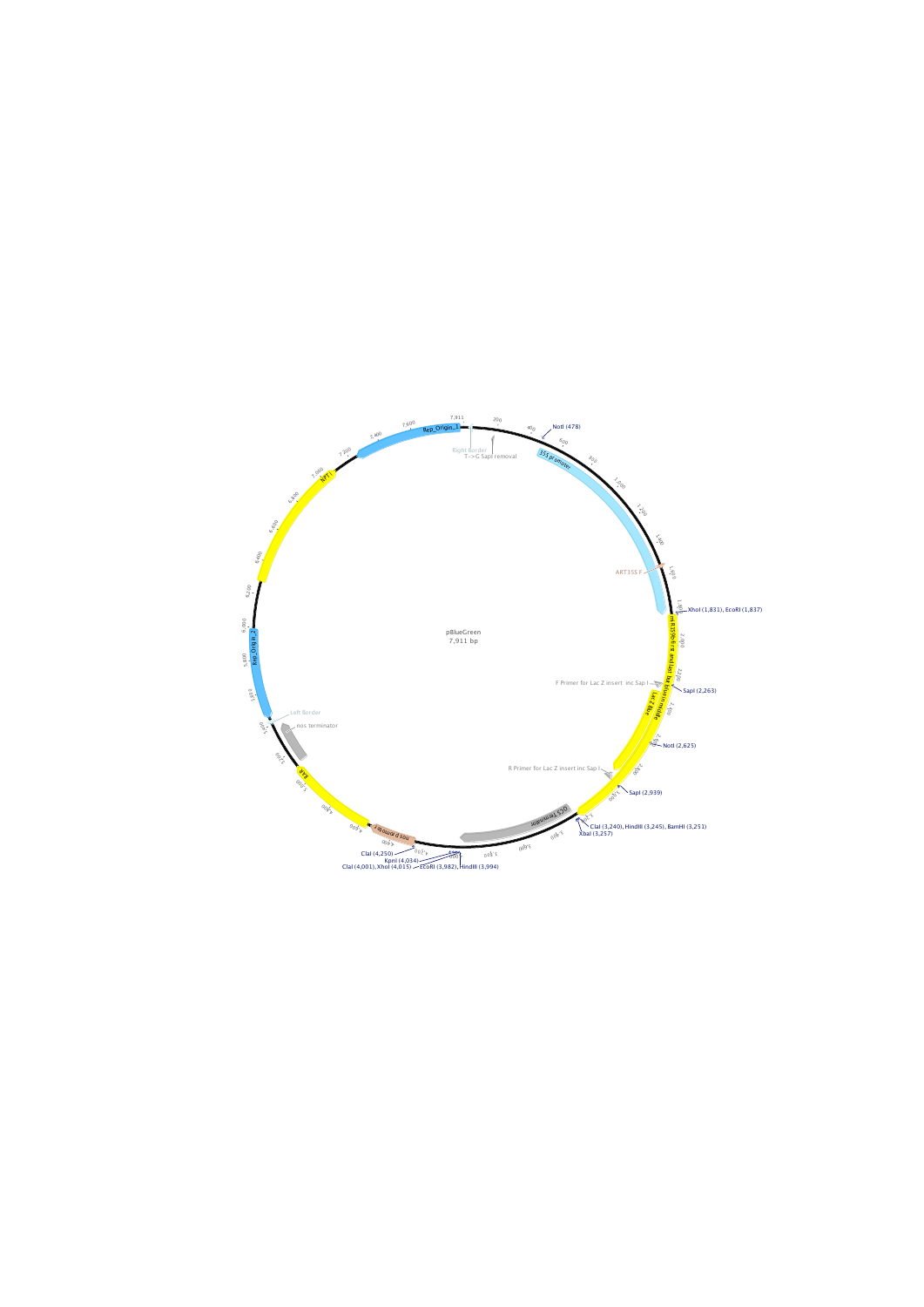## **pBlueGreen - amiR Vector based on miR159b**

 1 10 20 30 40 50 | | | | | | AGATCTCAAACAAACACATACAGCGACTTAGTTTACCCGCCAATATATCC TGTCAAGGCCTTCATGTTCTTTCCTGCGTTATCCCCTGATTCTGTGGATA ACCGTATTACCGCCTTTGAGTGAGCTGATACCGCTCGCCGCAGCCGAACG ACCGAGCGCAGCGAGTCAGTGAGCGAGGAAGCGGACGAGCGCCCAATACG CAAACCGCCTCTCCCCGCGCGTTGGCCGATTCATTAATGCAGCTGGCACG ACAGGTTTCCCGACTGGAAAGCGGGCAGTGAGCGCAACGCAATTAATGTG AGTTAGCTCACTCATTAGGCACCCCAGGCTTTACACTTTATGCTTCCGGC TCGTATGTTGTGTGGAATTGTGAGCGGATAACAATTTCACACAGGAAACA GCTATGACCATGATTACGCCAAGCGCGCAATTAACCCTCACTAAAGGGAA CAAAAGCTGGAGCTCCACCGCGGTGGCGGCCGCTCGACGAATTAATTCCA ATCCCACAAAAATCTGAGCTTAACAGCACAGTTGCTCCTCTCAGAGCAGA ATCGGGTATTCAACACCCTCATATCAACTACTACGTTGTGTATAACGGTC CACATGCCGGTATATACGATGACTGGGGTTGTACAAAGGCGGCAACAAAC GGCGTTCCCGGAGTTGCACACAAGAAATTTGCCACTATTACAGAGGCAAG AGCAGCAGCTGACGCGTACACAACAAGTCAGCAAACAGACAGGTTGAACT TCATCCCCAAAGGAGAAGCTCAACTCAAGCCCAAGAGCTTTGCTAAGGCC CTAACAAGCCCACCAAAGCAAAAAGCCCACTGGCTCACGCTAGGAACCAA AAGGCCCAGCAGTGATCCAGCCCCAAAAGAGATCTCCTTTGCCCCGGAGA TTACAATGGACGATTTCCTCTATCTTTACGATCTAGGAAGGAAGTTCGAA GGTGAAGGTGACGACACTATGTTCACCACTGATAATGAGAAGGTTAGCCT CTTCAATTTCAGAAAGAATGCTGACCCACAGATGGTTAGAGAGGCCTACG CAGCAGGTCTCATCAAGACGATCTACCCGAGTAACAATCTCCAGGAGATC AAATACCTTCCCAAGAAGGTTAAAGATGCAGTCAAAAGATTCAGGACTAA TTGCATCAAGAACACAGAGAAAGACATATTTCTCAAGATCAGAAGTACTA TTCCAGTATGGACGATTCAAGGCTTGCTTCATAAACCAAGGCAAGTAATA GAGATTGGAGTCTCTAAAAAGGTAGTTCCTACTGAATCTAAGGCCATGCA TGGAGTCTAAGATTCAAATCGAGGATCTAACAGAACTCGCCGTGAAGACT GGCGAACAGTTCATACAGAGTCTTTTACGACTCAATGACAAGAAGAAAAT CTTCGTCAACATGGTGGAGCACGACACTCTGGTCTACTCCAAAAATGTCA AAGATACAGTCTCAGAAGACCAAAGGGCTATTGAGACTTTTCAACAAAGG ATAATTTCGGGAAACCTCCTCGGATTCCATTGCCCAGCTATCTGTCACTT CATCGAAAGGACAGTAGAAAAGGAAGGTGGCTCCTACAAATGCCATCATT GCGATAAAGGAAAGGCTATCATTCAAGATCTCTCTGCCGACAGTGGTCCC AAAGATGGACCCCCACCCACGAGGAGCATCGTGGAAAAAGAAGACGTTCC AACCACGTCTTCAAAGCAAGTGGATTGATGTGACATCTCCACTGACGTAA GGGATGACGCACAATCCCACTATCCTTCGCAAGACCCTTCCTCTATATAA GGAAGTTCATTTCATTTGGAGAGGACACGCTCGAGGAATTCACTAGTGAT TTCACTTTTGTTCTCCTCCTCCCTTTTTTTCTTTTCAGGATTCTTCTTTT CTATGTTTTATCTTTCATAATAGATCTGATAATTTTGATTTTTCACTATA TATATTATGGTTAATACTAGTAGCTTTTTCATTTCAAGTTTTATCCTTCC ATTGGTTCTTTCTGAGTCAAATTGTCTCCTGTTTCGAACCATATATAAGT TTTCAATGGTTTTGTATTAACTCAAGTATTCAACATTATGTCTCTCTTTT TCTTGCTTGGATCTCTAATGCTGTTCATATTTTAAAGCATAGGTTTAGGT TAGATGCATGTAACTGCCAATTAAAAGAAGGTCAAGAGTTTTTTGATTGT ATGAATATATGAGTTAGTCAAAGCAGATCCACACGATTATATAGAAAAAC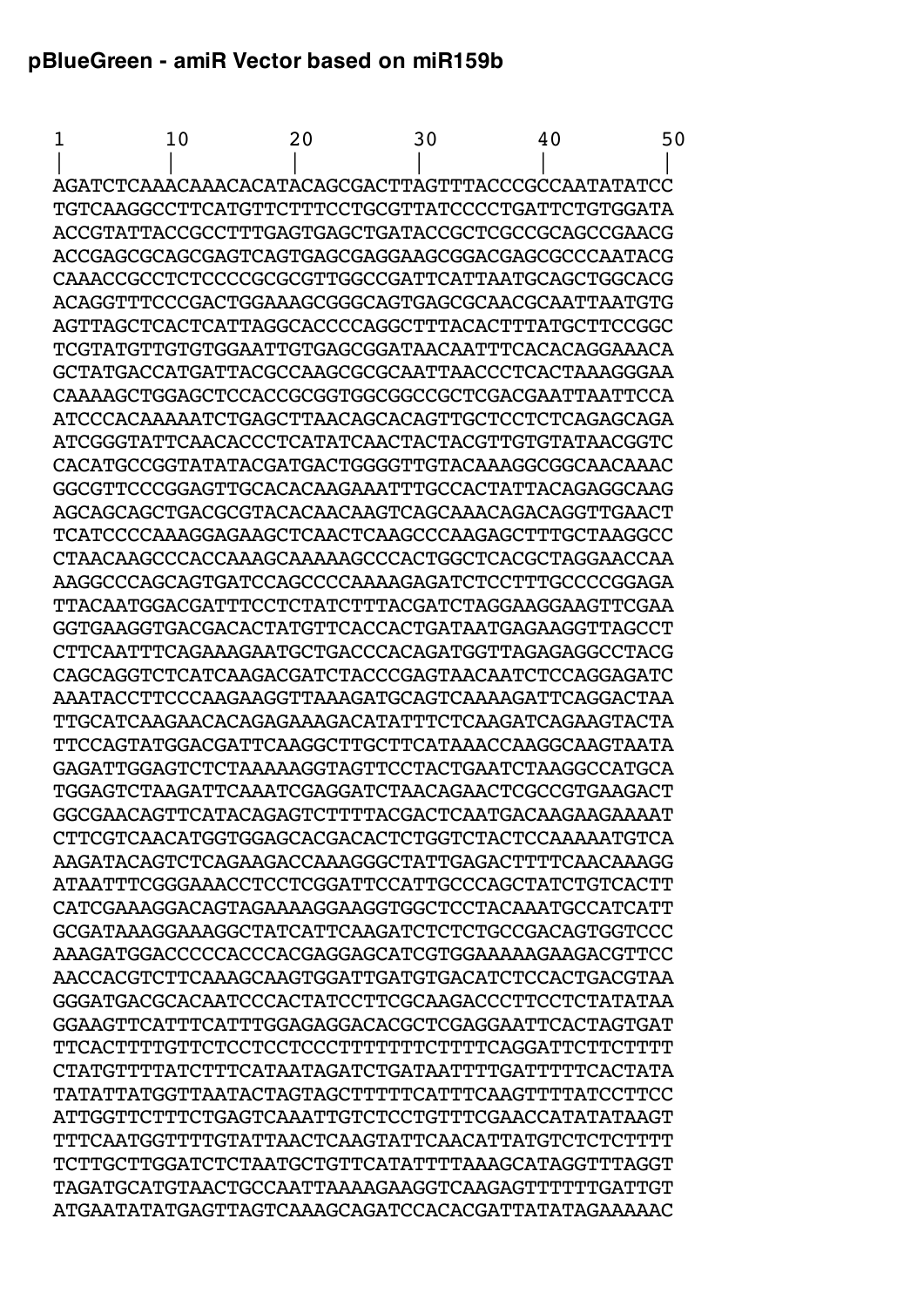GAAGGAGCCACTCAGCCCCAATACGCAAACCGCCTCTCCCCGCGCGTTGG CCGATTCATTAATGCAGCTGGCACGACAGGTTTCCCGACTGGAAAGCGGG CAGTGAGCGCAACGCAATTAATGTGAGTTAGCTCACTCATTAGGCACCCC AGGCTTTACACTTTATGCTTCCGGCTCGTATGTTGTGTGGAATTGTGAGC GGATAACAATTTCACACAGGAAACAGCTATGACCATGATTACGCCAAGCT ATTTAGGTGACACTATAGAATACTCAAGCTATGCATCCAACGCGTTGGGA GCTCTCCCATATCGACCTGCAGGCGGCCGCACTAGTGATATCCCGCGGCC ATGGCGGCCGGGAGCATGCGACGTCGGGCCCAATTCGCCCTATAGTGAGT CGTATTACAATTCACTGGCCGTCGTTTTACAACGTCGTGACTGGGAAAAC CCTGGCGTTACCCAACTTAATCGCCTTGCAGCACATCCCCCTTTCGCCAG CTGGCGTAATAGCGAAGAGGCCCGCACCGATCGCCCTTCCCAACAGTTGC GCAGCCTGAATGGCGAATGGAAATTGTAAACGTTAATGGGTTTCTGGAGT TTAATGAGCTAAGCACATACGTCAGAGGGAGCTCTTCATCTCTCCATCCC TATCTCTCTCTCTCTCTATCTTTAGTTCTTTTAAGAATGACTTTTCATTT TTTGTGTTGTCTGTTGCAGGTGTATAAACATGGATGATGGATCTTGAGTA GGATTTTTTATTTTATTTTCTTGTGACATATATGCAATTTTTATGGTTTG TACTTTGTATTTCCATTAGTTTCGTACTTTTCAGTTATGTATCATTGTTA ATTCTAATGTTTGAAGACATTTAGAGTTTATACTTCTCTAAATTACTTTT TCGACTCAATAAAGTCGTTTAAGTGTCTGGGTTCGAAATCGATAAGCTTG GATCCTCTAGAGTCCTGCTTTAATGAGATATGCGAGACGCCTATGATCGC ATGATATTTGCTTTCAATTCTGTTGTGCACGTTGTAAAAAACCTGAGCAT GTGTAGCTCAGATCCTTACCGCCGGTTTCGGTTCATTCTAATGAATATAT CACCCGTTACTATCGTATTTTTATGAATAATATTCTCCGTTCAATTTACT GATTGTACCCTACTACTTATATGTACAATATTAAAATGAAAACAATATAT TGTGCTGAATAGGTTTATAGCGACATCTATGATAGAGCGCCACAATAACA AACAATTGCGTTTTATTATTACAAATCCAATTTTAAAAAAAGCGGCAGAA CCGGTCAAACCTAAAAGACTGATTACATAAATCTTATTCAAATTTCAAAA GGCCCCAGGGGCTAGTATCTACGACACACCGAGCGGCGAACTAATAACGT TCACTGAAGGGAACTCCGGTTCCCCGCCGGCGCGCATGGGTGAGATTCCT TGAAGTTGAGTATTGGCCGTCCGCTCTACCGAAAGTTACGGGCACCATTC AACCCGGTCCAGCACGGCGGCCGGGTAACCGACTTGCTGCCCCGAGAATT ATGCAGCATTTTTTTGGTGTATGTGGGCCCCAAATGAAGTGCAGGTCAAA CCTTGACAGTGACGACAAATCGTTGGGCGGGTCCAGGGCGAATTTTGCGA CAACATGTCGAGGCTCAGCAGGACCTGCAGGAATTCGATATCAAGCTTAT CGATACCGTCGACCTCGAGGGGGGGCCCGGTACCCAATTCGCCCTATAGT GAGTCGTATTACGCGCGCTCACTGGCCGTCGTTTTACAACGTCGTGACTG GGAAAACCCTGGCGTTACCCAACTTAATCGCCTTGCAGCACATCCCCCTT TCGCCAGCTGGCGTAATAGCGAAGAGGCCCGCACCGATCGCCCTTCCCAA CAGTTGCGCAGCCTGAATGGCGAATGGAAATTGTAAGCGTTAATGTTATC GATCATGAGCGGAGAATTAAGGGAGTCACGTTATGACCCCCGCCGATGAC GCGGGACAAGCCGTTTTACGTTTGGAACTGACAGAACCGCAACGTTGAAG GAGCCACTGAGCCGCGGGTTTCTGGAGTTTAATGAGCTAAGCACATACGT CAGAAACCATTATTGCGCGTTCAAAAGTCGCCTAAGGTCACTATCAGCTA GCAAATATTTCTTGTCAAAAATGCTCCACTGACGTTCCATAAATTCCCCT CGGTATCCAATTAGAGTCTCATATTCACTCTCAACTCGATCGAGGGGATC TACCATGAGCCCAGAACGACGCCCGGCCGACATCCGCCGTGCCACCGAGG CGGACATGCCGGCGGTCTGCACCATCGTCAACCACTACATCGAGACAAGC ACGGTCAACTTCCGTACCGAGCCGCAGGAACCGCAGGAGTGGACGGACGA CCTCGTCCGTCTGCGGGAGCGCTATCCCTGGCTCGTCGCCGAGGTGGACG GCGAGGTCGCCGGCATCGCCTACGCGGGTCCCTGGAAGGCACGCAACGCC TACGACTGGACGGCCGAGTCGACCGTGTACGTCTCCCCCCGCCACCAGCG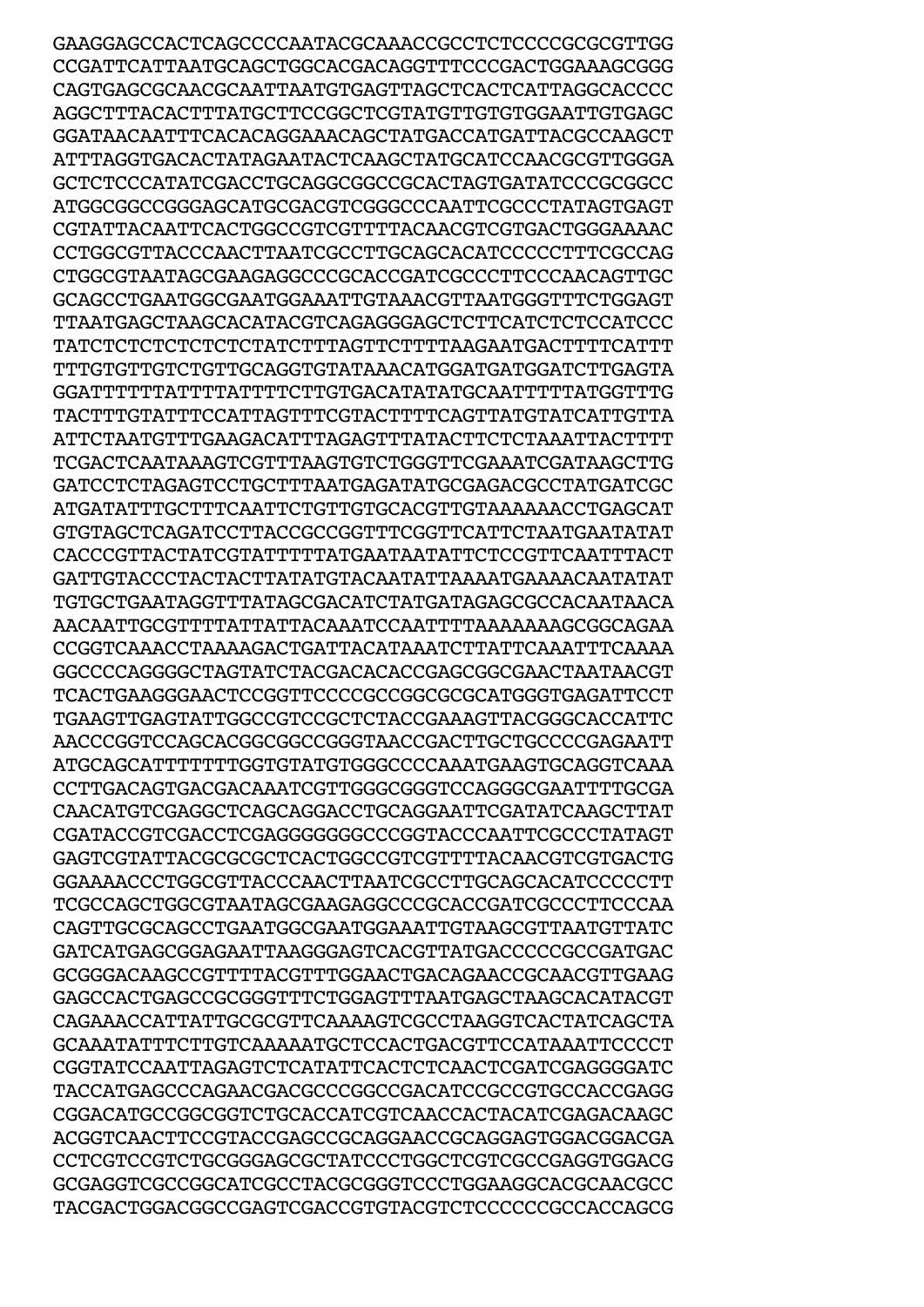CACAGGGCTTCAAGAGCGTGGTCGCTGTCATCGGGCTGCCCAACGACCCG AGCGTGCGCATGCACGAGGCGCTCGGATATGCCCCCCGCGGCATGCTGCG GGCGGCCGGCTTCAAGCACGGGAACTGGCATGACGTGGGTTTCTGGCAGC TGGACTTCAGCCTGCCGGTGCCGCCCCGTCCGGTCCTGCCCGTCACCGAA ATCTGATGACCCCTAGAGTCAAGCAGATCGTTCAAACATTTGGCAATAAA GTTTCTTAAGATTGAATCCTGTTGCCGGTCTTGCGATGATTATCATATAA TTTCTGTTGAATTACGTTAAGCATGTAATAATTAACATGTAATGCATGAC GTTATTTATGAGATGGGTTTTTATGATTAGAGTCCCGCAATTATACATTT AATACGCGATAGAAAACAAAATATAGCGCGCAAACTAGGATAAATTATCG CGCGCGGTGTCATCTATGTTACTAGATCGACCGGCATGCAAGCTGATAAC GTTACACCACAATATATCCTGCCAAGATCTAATTCCGGGGATCGGAAATC CAGAAGCCCGAGAGGTTGCCGCCTTTCGGGCTTTTTCTTTTTCAAAAAAA AAAATTTATAAAACGATCTGTTGCGGCCGGCCGCCGGGTTGTGGGCAAAG GCGCTCGACGGTGGGCAACCGCTTGCGGTTGTCCACGGGCGGAGCCGGTG CGCGTAGCGCATTGTCCACAAGCCAAGGGCGACCAATAATTGATATATAT ATTCATAATTGAAAAGCTAATTGAACATACTACTTGCTGTTACTACTTGC CGGAGCGAGGGGTGTTTGCAAGCTGTTGATCTGAAAGGGCTATTAGCGTT CTCACGTGCCTTTTTGATTAGCGATTTCACGTGACCTTATTAGCGATTTC ACGTACTCCGATTAGCGATTTCACGTACCCTGATTAGCGATTTCACGTGG ATAGTTTTTGGAGCGGGCCGGAAAGCCCCGTGAATCAAGGCTTTGCGGGG CATTAGCGGTTTCACGTGGATAACTACCCTCTATCCACAGGCTTCCGGGG ATAAAAAAGCCCGCTCGACGGCGGGCTGTTGGATGGGGATCGCCTGAATC GCCCCATCATCCAGCCAGAAAGTGAGGGAGCCACGGTTGATGAGAGCTTT GTTGTAGGTGGACCAGTTGGTGATTTTGAACTTTTGCTTTGCCACGGAAC GGTCTGCGTTGTCGGGAAGATGCGTGATCTGATCCTTCAACTCAGCAAAA GTTCGATTTATTCAACAAAGCCACGTTGTGTCTCAAAATCTCTGATGTTA CATTGCACAAGATAAAAATATATCATCATGAACAATAAAACTGTCTGCTT ACATAAACAGTAATACAAGGGGTGTTATGAGCCATATTCAACGGGAAACG TCTTGCTCAAGGCCGCGATTAAATTCCAACATGGATGCTGATTTATATGG GTATAAATGGGCTCGCGATAATGTCGGGCAATCAGGTGCGACAATCTACC GATTGTATGGGAAGCCCGATGCGCCAGAGTTGTTTCTGAAACATGGCAAA GGTAGCGTTGCCAATGATGTTACAGATGAGATGGTCAGACTAAACTGGCT GACGGAATTTATGCCTCTTCCGACCATCAAGCATTTTATCCGTACTCCTG ATGATGCATGGTTACTCACCACTGCGATCCCAGGGAAAACAGCATTCCAG GTATTAGAAGAATATCCTGATTCAGGTGAAAATATTGTTGATGCGCTGGC AGTGTTCCTGCGCCGGTTGCATTCGATTCCTGTTTGTAATTGTCCTTTTA ACAGCGATCGCGTATTTCGTCTCGCTCAGGCGCAATCACGAATGAATAAC GGTTTGGTTGATGCGAGTGATTTTGATGACGAGCGTAATGGCTGGCCTGT TGAACAAGTCTGGAAAGAAATGCATAAACTTTTGCCATTCTCACCGGATT CAGTCGTCACTCATGGTGATTTCTCACTTGATAACCTTATTTTTGACGAG GGGAAATTAATAGGTTGTATTGATGTTGGACGAGTCGGAATCGCAGACCG ATACCAGGATCTTGCCATCCTATGGAACTGCCTCGGTGAGTTTTCTCCTT CATTACAGAAACGGCTTTTTCAAAAATATGGTATTGATAATCCTGATATG AATAAATTGCAGTTTCATTTGATGCTCGATGAGTTTTTCTAATCACTAGA CCAATGTTACACATATATACTTTAGATTGATTTAAAACTTCATTTTTAAT TTAAAAGGATCTAGGTGAAGATCCTTTTTGATAATCTCATGACCAAAATC CCTTAACGTGAGTTTTCGTTCCACTGAGCGTCAGACCCCGTAGAAAAGAT CAAAGGATCTTCTTGAGATCCTTTTTTTCTGCGCGTAATCTGCTGCTTGC AAACAAAAAAACCACCGCTACCAGCGGTGGTTTGTTTGCCGGATCAAGAG CTACCAACTCTTCTTCCGAAGGTAACTGGCTTCAGCAGAGCGCAGATACC AAATACTGTTCTTCTAGTGTAGCCGTAGTTAGGCCACCACTTCAAGAACT CTGTAGCACCGCCTACATACCTCGCTCTGCTAATCCTGTTACCAGTGGCT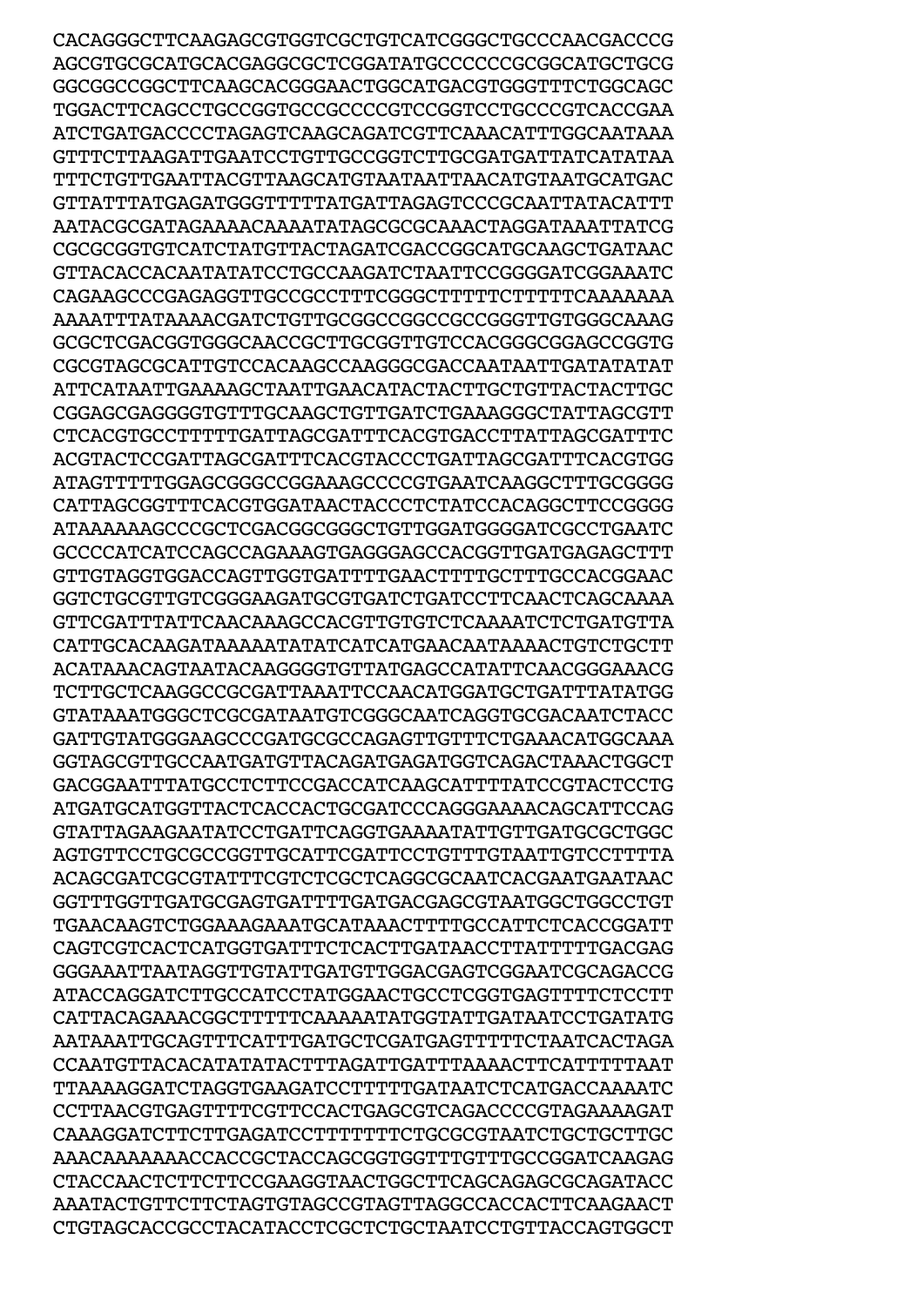GTTACCGGATAAGGCGCAGCGGTCGGGCTGAACGGGGGGTTCGTGCACAC AGCCCAGCTTGGAGCGAACGACCTACACCGAACTGAGATACCTACAGCGT GAGCTATGAGAAAGCGCCACGCTTCCCGAAGGGAGAAAGGCGGACAGGTA TCCGGTAAGCGGCAGGGTCGGAACAGGAGAGCGCACGAGGGAGCTTCCAG GGGGAAACGCCTGGTATCTTTATAGTCCTGTCGGGTTTCGCCACCTCTGA CTTGAGCGTCGATTTTTGTGATGCTCGTCAGGGGGGCGGAGCCTATGGAA AAACGCCAGCAACGCGGCCTTTTTACGGTTCCTGGCCTTTTGCTGGCCTT TTGCTCACATG